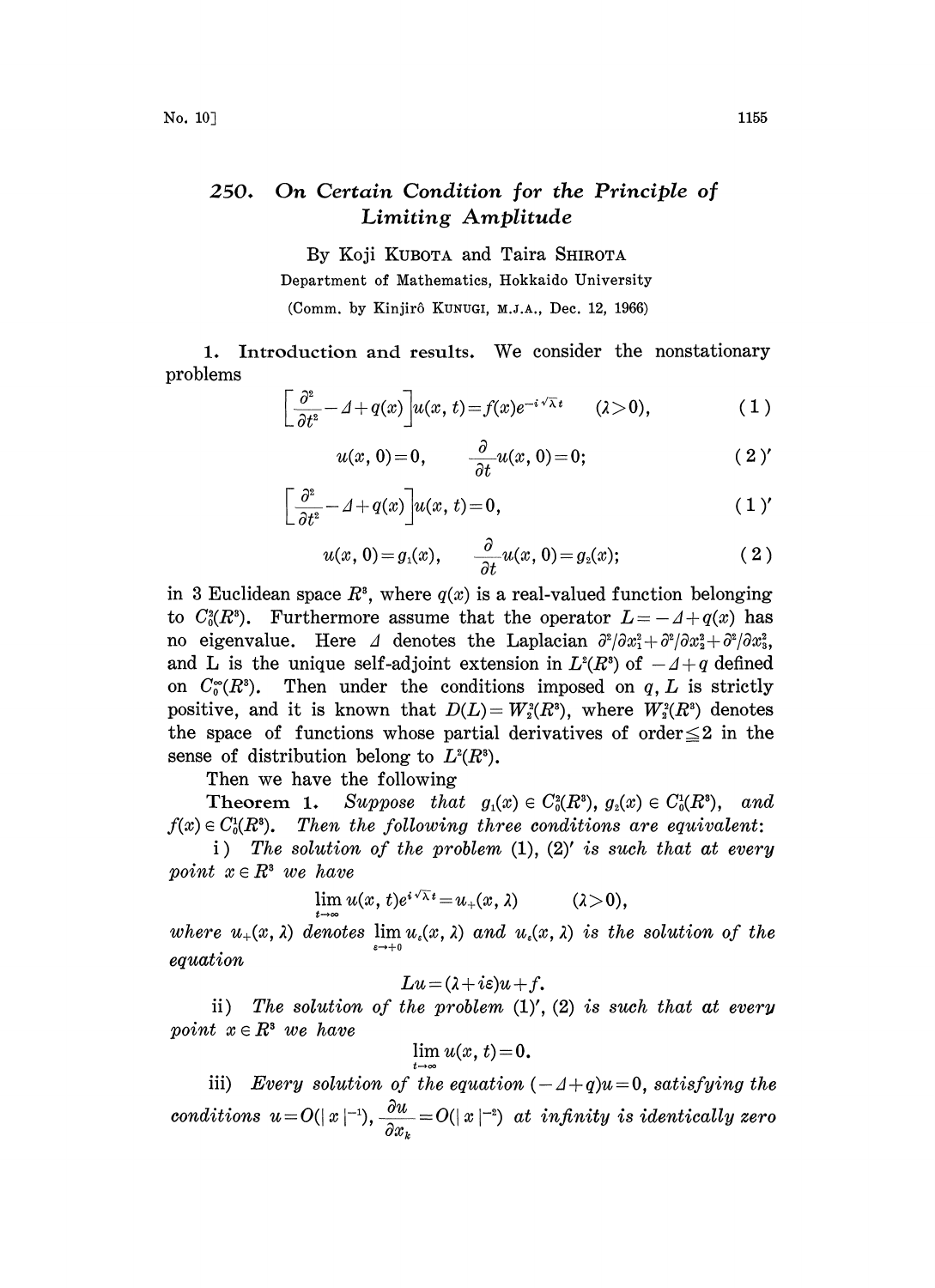$(cf. \lceil 4 \rceil).$ 

For the special case where  $q(x)$  depends only on  $|x|$  and satisfies the inequality

$$
-q(x)\hspace{-2pt}\leq\hspace{-2pt}\Big(\frac{1}{4}\hspace{-2pt}+\hspace{-2pt}2\Big)\frac{1}{\mid x\mid^2}\hspace{-2pt},
$$

we give the relation of the principle of limit amplitude and the characteristics.

Theorem 2. If there exists a solution  $u(x)$  of the equation  $(-4+q)u = 0$  which is not identically zero and satisfies the conditions  $u=O(|x|^{-1}), \frac{\partial u}{\partial x_k}=O(|x|^{-2})$  at infinity, then there exists a solution  $v(x, t)$  of the problem

$$
\begin{aligned} \frac{\partial^2}{\partial t^2}v + Lv &= 0, \\ v(x, 0) &= g_1(x), \qquad \frac{\partial}{\partial t}v(x, 0) = g_2(x), \end{aligned}
$$

such that  $v(x, t) = u(x)$  for  $|x| \leq t$ , where  $g_1(x) \in C_0^2(R^3)$ ,  $g_2(x) \in C_0^1(R^3)$ .

2. Proof of Theorem 1. From theorem 6 in  $\lceil 1 \rceil$  it follows that iii) implies i) and ii). To prove the converse assertion in Theorem <sup>1</sup> we use the following Lemmas together with the methords considered in  $\lceil 1 \rceil$  or  $\lceil 3 \rceil$ .

Lemma 2 (Fredholm). Let  $q(x)=0$  for  $|x|>r_0$  and  $R(x, y, \lambda)$ be the resolvent kernel of the equation

$$
u(x) = \int -\frac{1}{4\pi} \frac{e^{-\lambda|x-y|}}{|x-y|} q(y)u(y)dy + \psi(x)
$$

in  $\Omega$ , where  $\Omega$  is a compact set of  $R^3$ . Then we see that  $R(x, y, \lambda)$ has the form

$$
R(x, y, \lambda) = \frac{w(x)v_m(y)}{(\lambda - \lambda_0)^m} + \cdots + \frac{w(x)v_1(y)}{(\lambda - \lambda_0)} + K(x, y, \lambda)
$$

in a neighbourhood of a pole  $\lambda_0$  of  $R(x, y, \lambda)$ , where  $v_j(y)$ ,  $(j=1, 2, \lambda)$  $\ldots$ , m) are non-trivial solutions of the equation

$$
v(y)=-\frac{1}{4\pi}q(y)\int\frac{1}{|y-s|}v(s)ds \quad in \; \Omega,
$$

and  $K(x, y, \lambda)$  is continuous in  $(x, y, \lambda)$  for  $x \neq y$ , analytic in  $\lambda$  for  $x \neq y$ ,  $K(x, y, \lambda) = 0$  for  $|y| > r_0$  and  $K(x, y, \lambda) = O(|x - y|^{-1})$  as  $|x - y| \to 0$ .

Let  $E_{\lambda}$  be the resolution of the identity generated by the operator L. Since  $E_{\lambda+0}=0$ , we have

Lemma 2. If there exists a solution of  $(-4+q)w=0$  which is not identically zero and  $w=O(|x|^{-1}), \frac{\partial w}{\partial x_k}=O(|x|^{-2})$  at infinity, then in Lemma 1 we have that  $\lambda_0=0$  and  $m=1$ .

3. Proof of Theorem 2. It follows from [4] that  $u(x)$  depends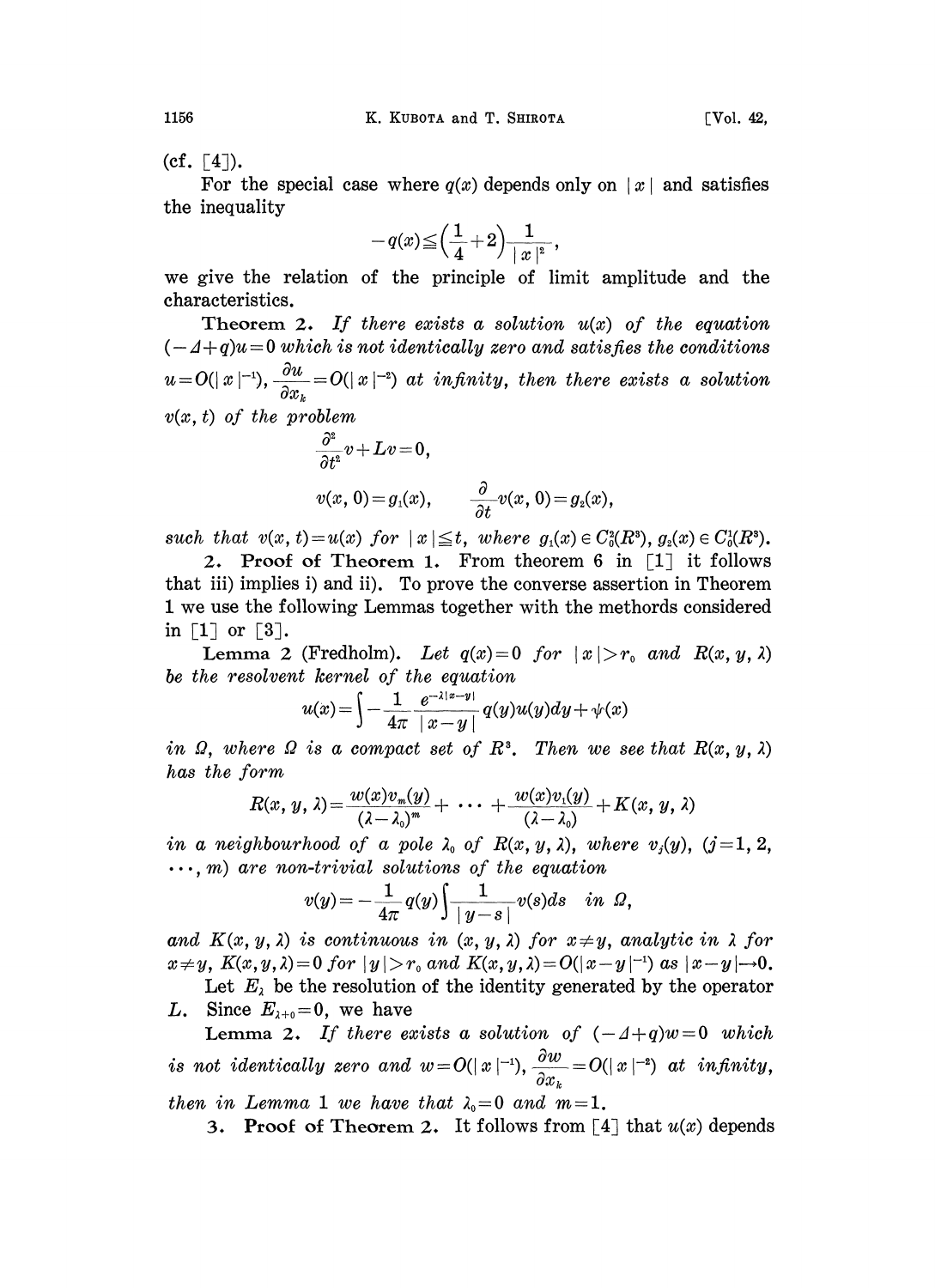No. 10] Certain Condition for Principle of Limiting Amplitude 1157

only on  $|x|$ . Set  $w(r) = ru(x)$ , where  $r = |x|$ . Then we have  $\frac{\partial u}{\partial t^2}w(r)-q(r)w(r)=0 \quad \text{for }\; r\geq 0,$ 

where  $q(r) = q(x)$ ,  $q(r) = 0$  for  $r > r_0$ .

If we set  $u(r, t) = w(r)$  in  $D_1$ , where  $D_1 = \{(r, t); 0 \le r \le t\}$ , we see that  $u(r, t)$  satisfies the equation

$$
\left[\frac{\partial^2}{\partial t^2} - \frac{\partial^2}{\partial r^2} + q\right] u(r, t) = 0 \tag{3}
$$

in  $D_1$  with the condition:  $u(0, t)=0$ .

Next in  $D_2 = \{(r, t); 0 \le t \le r\}$  we shall find the solution  $u_1(r, t)$ of the equation (3) with initial deta:  $u_1(r, 0) = \varphi_1(r)$ ,  $\frac{\partial u_1}{\partial t}(r, 0) = \varphi_2(r)$ ,

where  $\varphi_1 \in C^3([0, \infty))$ , supp  $\varphi_1 \subset [0, 2r_0], \varphi_2 \in C^2([0, \infty))$  and supp  $\varphi_1 \subset$  $(2r_0, r_1)$ , where  $r_1 > 2r_0$ . Furthermore we see that  $u_1(r, t)$  satisfies the integral equation

$$
u_1(r, t) = \frac{1}{2} \{ \varphi_1(r+t) + \varphi_1(r-t) \} + \frac{1}{2} \int_{r-t}^{r+t} \varphi_2(s) ds + \frac{1}{2} \int_0^t d\tau \int_{r-(t-\tau)}^{r+(t-\tau)} -q(s) u_1(s, \tau) ds
$$
(4)

 $\text{in}~~ D_2. \quad \text{Since}~~ \text{supp}~ \varphi_{\scriptscriptstyle 2} {\subset} (2r_{\scriptscriptstyle 0},\, r_{\scriptscriptstyle 1}), \;\; \text{we}~~ \text{see}~~ \text{that}~~ \widetilde{u}_{\scriptscriptstyle 1}(r,\, t){\equiv}\frac{1}{2}\!\int_{r-1}^{r+1}$ 

satisfies (3) in  $D_z$ . Therefore for  $r > \frac{r_1}{2}$  we can assume that  $w(r)$  $=u_1(r, r)=C$ , where C is a constant and  $C\neq0$ .

Now we shall find the solution  $u_2(r, t)$  of (3) in  $D_2$  satisfying the initial deta with compact supports such that  $u_2(r, r) = w(r)-u_1(r, r)$ for  $r\geq0$ .

To this end we replace the coordinates  $r, t$  by new coordinates  $\xi_1, \xi_2$  such that  $\xi_1 = \frac{1}{2}(r+t), \xi_2 = \frac{1}{2}(r-t)$ . In  $D_3 = \{(\xi_1, \xi_2); \xi_1 \geq 0, \text{ and } \xi_2 = 0\}$  $\begin{aligned} \hat{\xi}_1 \!\!=\!\frac{1}{2}(r\!+\!t), \, \hat{\xi}_2 \!\!=\!\frac{1}{2}(r\!-\!1),\ \hat{\xi}_3 \!\!=\!\frac{1}{2}(r\!-\!1),\ \hat{\xi}_4, \, \hat{\xi}_2) \!=\! \psi(\hat{\xi}_1) \!-\! \int_0^{\xi_2} \!\! d\zeta_2 \!\! \begin{cases} \tau_0 \ \tau_1 \end{cases}\ \tau_2 \!\!\!\!\!\! \left(r\right) \!-\! u_1(r,\,r) \!\in C^3(\mathbb{D},\,\infty), \end{aligned}$  $\xi_2 \ge 0$ , we consider

$$
\widetilde{u}(\xi_1, \xi_2) = \psi(\xi_1) - \int_0^{\xi_2} d\zeta_2 \int_{\xi_1}^{r_0} q(\zeta_1 + \zeta_2) \widetilde{u}(\zeta_1, \zeta_2) d\zeta_1, \qquad (5)
$$
  
  $\varepsilon w(r) - u_1(r, r) \in C^8([0, \infty)) \text{ and } \psi(\xi_1) = 0 \text{ for } \xi_1 > \frac{r_1}{2}. \quad \text{By}$ 

where 
$$
\psi(\xi_1) = w(r) - u_1(r, r) \in C^3([0, \infty))
$$
 and  $\psi(\xi_1) = 0$  for  $\xi_1 > \frac{r_1}{2}$ . By

 $C(D_3)$  we denote the Banach space of all bounded continuous functions  $\widetilde{v}(\xi_1, \xi_2)$  defined on  $D_s$ , with the norm  $||\widetilde{v}|| = \sup_{(\xi_1, \xi_2) \in D_s} |\widetilde{v}(\xi_1, \xi_2)|$ . Instead of (5) we consider the equation

$$
\widetilde{v}(\xi_1, \xi_2) = e^{\alpha(\xi_1 - \xi_2)} \psi(\xi_1) - e^{\alpha(\xi_1 - \xi_2)} \int_0^{\xi_2} d\zeta_2 \int_{\xi_1}^{r_0} d(\zeta_1 + \zeta_2) e^{-\alpha(\zeta_1 - \zeta_2)} \widetilde{v}(\zeta_1, \zeta_2) d\zeta_1, \quad (6)
$$
\nwhere  $\alpha$  is an arbitrary positive number. Set

where 
$$
\alpha
$$
 is an arbitrary positive number. Set  
\n
$$
(T_{\alpha}\tilde{v})(\xi_1, \xi_2) = -e^{\alpha(\xi_1-\xi_2)} \int_0^{\xi_2} d\zeta_2 \int_{\xi_1}^{r_0} q(\zeta_1+\zeta_2) e^{-\alpha(\xi_1-\xi_2)} \tilde{v}(\zeta_1, \zeta_2) d\zeta_1.
$$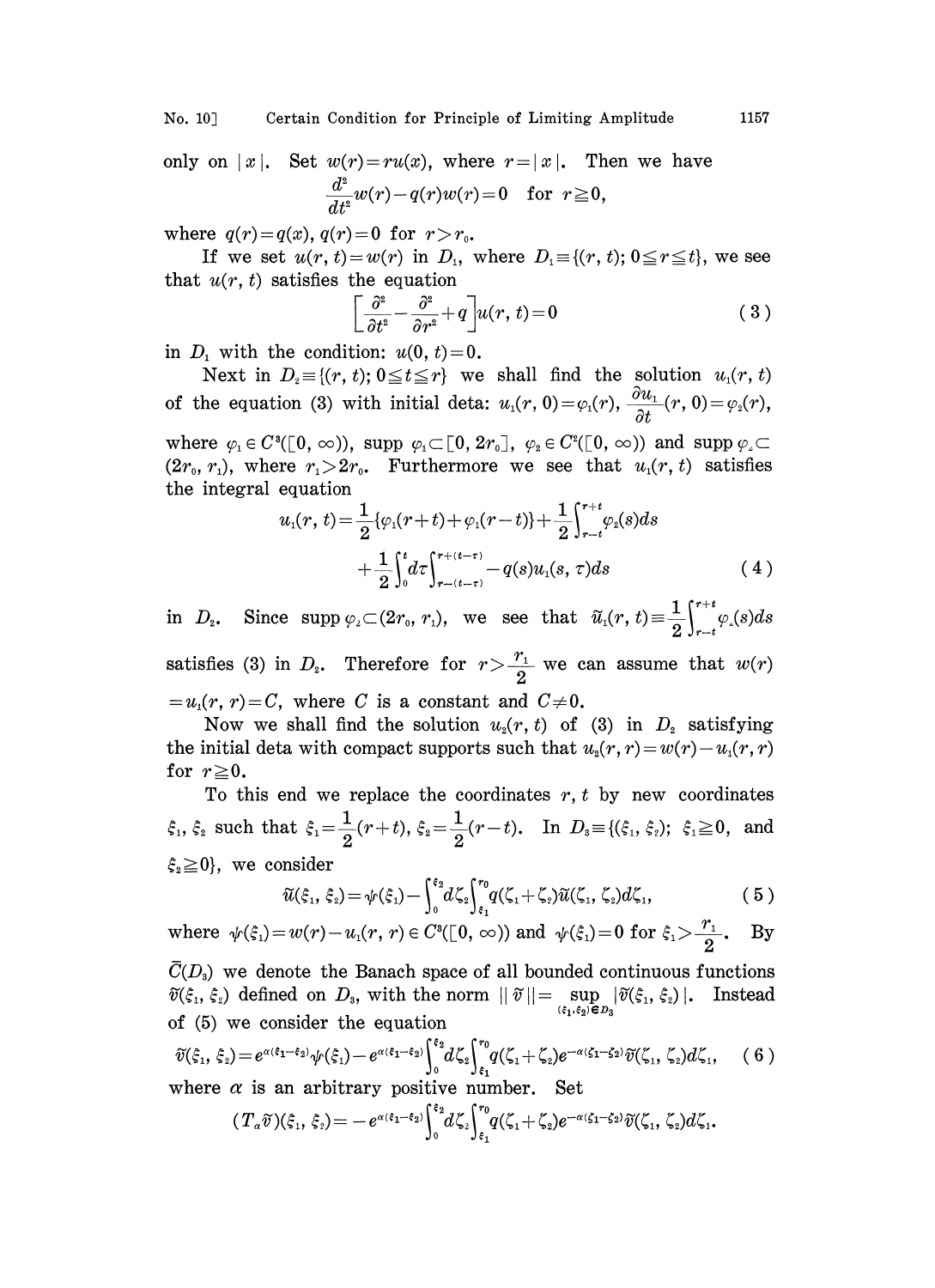Then  $T_{\alpha}$  is a continuous linear operator on  $\overline{C}(D_3)$  to  $\overline{C}(D_3)$  and we have

$$
|| T_\alpha || \leqq \frac{1}{2\alpha} \int_0^{r_0} |q(r)| dr.
$$

Therefore for sufficiently large  $\alpha$  there exists a unique solution  $\tilde{v}(\xi_1, \xi_2)$ of (6) belonging to  $\overline{C}(D_3)$ . Setting  $\widetilde{u}(\xi_1, \xi_2) = e^{-\alpha(\xi_1-\xi_2)}\widetilde{v}(\xi_1, \xi_2)$ , we see that  $\widetilde{u}(\xi_1,\xi_2)$  is continuous and satisfies (5) in  $D_3$ . Hence  $\widetilde{u}(\xi_1,\xi_2) \in C^8(D_3)$ . Furthermore we have that  $\widetilde{u}(\xi_1, \xi_2)=0$  for  $\xi_1 > \frac{r_1}{2}$ 

If we set

$$
\begin{aligned} u_\text{\tiny{2}}(r,\,t)&\!=\!\widetilde{u}(\xi_1,\,\xi_2),\qquad &g_\text{\tiny{1}}(r)\!=\!\varphi_\text{\tiny{1}}(r)\!+\!\widetilde{u}\!\left(\frac{r}{2},\,\frac{r}{2}\right)\!,\\ &g_\text{\tiny{2}}(r)\!=\!\varphi_\text{\tiny{2}}(r)\!+\!\frac{1}{2}\Big\{\frac{\partial}{\partial\xi_1}\widetilde{u}\!\left(\frac{r}{2},\frac{r}{2}\right)\!-\!\frac{\partial}{\partial\xi_2}\widetilde{u}\!\left(\frac{r}{2},\frac{r}{2}\right)\!\Big\}, \end{aligned}
$$

from (5) we have

$$
\bigg[\frac{\partial^2}{\partial t^2}-\frac{\partial^2}{\partial r^2}+q\bigg]u_{\scriptscriptstyle 2}(r,\,t)\!=\!0\quad\;\text{in}\;\;D_{\scriptscriptstyle 2},
$$

 $u_3(r, r) = w(r) - u_1(r, r), u_2(r, 0) = g_1(r) - \varphi_1(r), \frac{\partial}{\partial r} u_2(r, 0) = g_2(r) - \varphi_2(r),$ 

and furthermore

 $g_1(r)=g_2(r)=0 \,\, \text{ for } \,\, r>r_1,\quad g_1(r)\in C^3([0,\,\infty)), \quad g_2(r)\in C^2([0,\,\infty)).$ If we set

$$
u_{3}(r, t) = u_{1}(r, t) + u_{2}(r, t) \quad \text{in} \ \ D_{2},
$$

then we have that  $u_s(r, t)$  satisfies (3) in  $D_2$  with the initial deta  $u_3(r, 0) = g_1(r), \frac{\partial}{\partial t}u_3(r, 0) = g_2(r)$  and on the characteristic line  $\{(r, t)\}$ ;  $t=r$ } we have  $w(r)=u_s(r, r)$ . Therefore if we set  $u(r, t) = w(r)$  in  $D_1$ ,  $=u_3(r, t)$  in  $D_2$ ,

then we have that in  $\{(r, t); r \ge 0 \text{ and } t \ge 0\}, u(r, t)$  satisfies (3) in the sense of distribution and  $u(0, t)=0$ ,  $u(r, 0)=g_1(r)$ ,  $\frac{\partial}{\partial t}u(r, 0)=g_2(r)$ ,

 $u(r, t) = w(r)$  for  $r \leq t$ .

Furthermore we have the following

Lemma 3. We can take  $g_1(r)$ ,  $g_2(r)$  such that

$$
g_1(0) = g_2(0) = 0.
$$

We shall postpone to prove Lemma 3. Setting  $v(x, t)=r^{-1}u(r, t)$ ,  $\overline{g}_1(x)=r^{-1}g_1(r), \ \overline{g}_2(x)=r^{-1}g_2(r),$  by virtue of Lemma 3, we have  $\bar{g}_1(x) \in C_0^2(R^3), \, \bar{g}_2(x) \in C_0^1(R^3), \, \, \text{and}$ 

$$
\left[\frac{\partial^2}{\partial t^2} - A + q\right] v(x, t) = 0,
$$
  

$$
v(x, 0) = \overline{g}_1(x), \quad \frac{\partial}{\partial t} v(x, 0) = \overline{g}_2(x), \quad v(x, t) = u(x) \quad \text{for } |x| \le t.
$$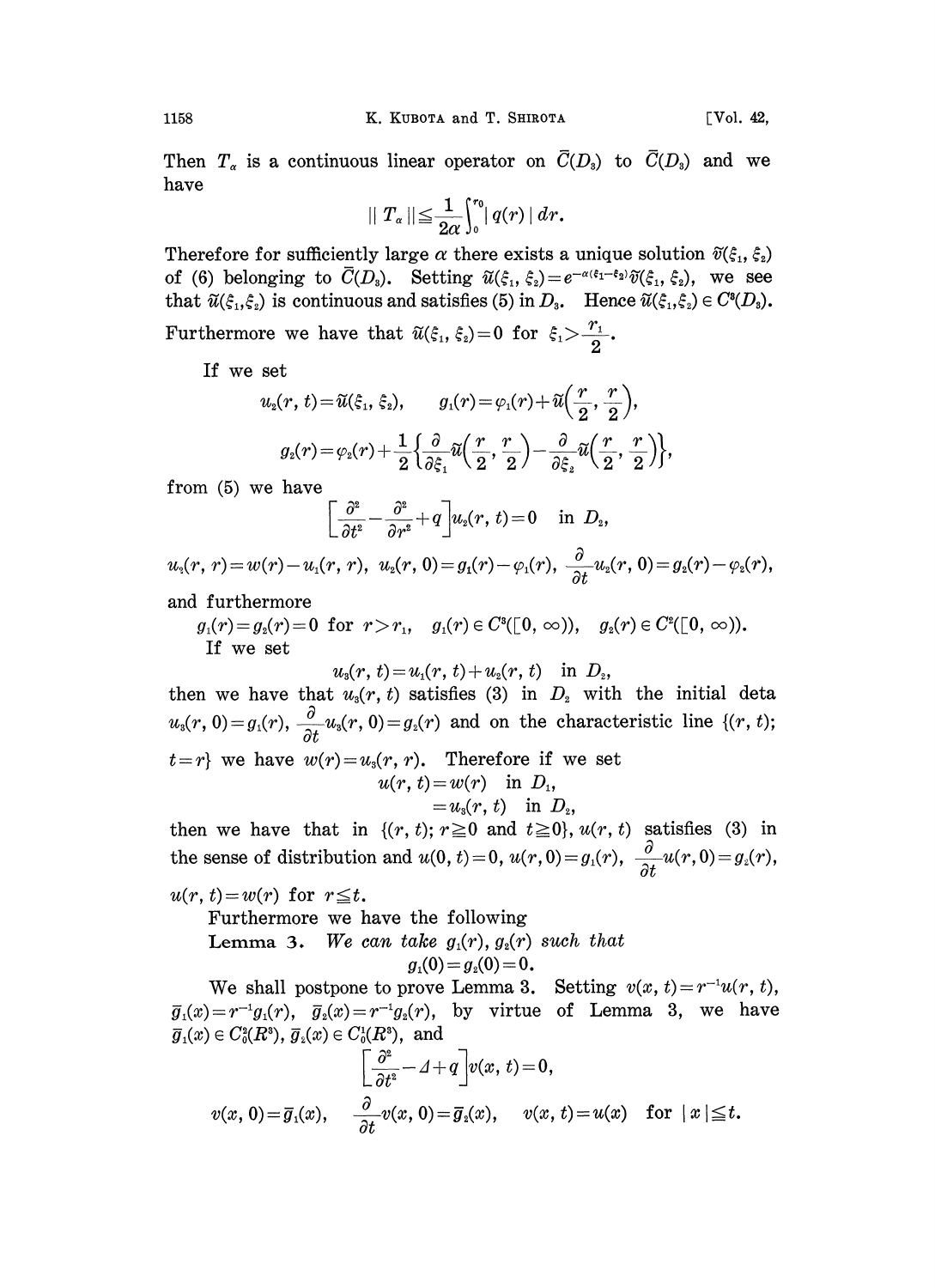No. 10] Certain Condition for Principle of Limiting Amplitude 1159

which is the assertion of Theorem 2.

**Proof of Lemma 3.** By the construction of  $g_1(r)$ ,  $g_2(r)$ , we have  $g_1(0)= w(0)=0,$ 

$$
g_{2}(0) = \frac{1}{2} - \varphi'_{2}(0) + \frac{1}{2}w'(0) + \frac{1}{2}\int_{0}^{r_{0}}q(r)w(r)dr - \frac{1}{2}\int_{0}^{r_{0}}q(r)u_{1}(r, r)dr.
$$

Set

$$
K=huw'(0)+hu\int_0^{r_0}q(r)w(r)dr.
$$

Then we have  $g_2(0)=0$  if and only if we have

$$
\varphi_1'(0) + \int_0^{r_0} q(r) u_1(r, r) dr = K. \tag{7}
$$

Let  $\bar{u}_1(r, t)$  be the solution of (3) in  $D_2$  with initial deta  $\bar{u}_1(r, 0)$  $\overline{\varphi}_1(r), \ \ \frac{\partial}{\partial t}\overline{u}_1(r, 0)=0, \text{ where } \ \overline{\varphi}_1(r) \in C^s([0, \infty)) \text{ and } \text{supp }\overline{\varphi}_1 \subset [0, 2r_0].$ 

Then we can take  $\bar{\varphi}_1(r)$  such that

$$
\overline{\varphi}_1'(0)+\int_0^{r_0}\!\!q(r)\overline{u}_1(r,\,r)dr\!\neq\!0.
$$

In fact, we have

$$
\bar{u}_1(r,r) = \frac{1}{2} \{\overline{\varphi}_1(2r) + \overline{\varphi}_1(0)\} + \frac{1}{2} \int_0^r d\tau \int_r^{2r-r} - q(s) \overline{u}_1(s,\,\tau) ds,
$$
\ne of (4). Since we have\n
$$
\int_0^{r_0} d\tau \left( \int_0^{r_0} |\,\overline{u}_1(s,\,\tau)|^2 \,ds \right)^{\frac{1}{2}} \leq C \left( \int_0^{r_0} |\,\overline{\varphi}_1(s)|^2 \,ds \right)^{\frac{1}{2}}
$$

by virtue of (4). Since we have

$$
\int_0^{r_0} d\tau \left( \int_0^{r_0} |\; \overline{u}_1(s,\,\tau)\; |^s \, ds \right)^{\frac{1}{2}} \leq C \left( \int_0^{r_0} |\; \overline{\varphi}_1(s)\; |^s \, ds \; \right)^{\frac{1}{2}}
$$

by virtue of the energy inequality, we have

$$
\left|\int_0^{r_0}\!\! q(r)\overline{u}_\mathrm{i}(r,\,r)d r\,\right|\!\leq\! C'\sup\mid\overline{\varphi}_\mathrm{i}(r)\mid,
$$

where C' is a constant depending on  $q, r_0$ . If we choose  $\bar{\varphi}_1$  such that

$$
| \ \overline{\varphi}_\mathbf{1}'(0) \ | \! > \! C' \sup_{0 \leq r \leq 2r_0} \! | \ \overline{\varphi}_\mathbf{1}(r) \ |,
$$

we have

$$
\overline{\varphi}_1'(0)+\int_{0}^{r_0}\!\!q(r)\overline{u}_1(r,\,r)dr\!\neq\!0.
$$

If in (7) we replace  $u_1(r, r)$  by  $u_1(r, r)+k\overline{u}_1(r, r)$ , then (7) becomes

$$
\varphi_1'(0) + \int_0^{r_0} q(r) u_1(r, r) dr + k \Big\{ \overline{\varphi}_1'(0) + \int_0^{r_0} q(r) \overline{u}_1(r, r) dr \Big\} = K, \qquad (8)
$$

where k is an arbitrary real number. Taking k such that  $(8)$  holds, we have  $g_2(0)=0$  for the  $g_2(r)$  which is obtained by replacing  $u_1(r, t)$ by  $u_1(r, t) + k\bar{u}_1(r, t)$ .

Since  $q(r)=0$  for  $r>r_0$  and  $w(r)$  is bounded, we see that  $w(r)$ = constant for  $r>r_0$ , therefore set  $w(r)=C$  for  $r>r_0$ . We also require that  $k\bar{u}_1(r, r)+u_1(r, r)=C$  for  $r>\frac{r_1}{2}$ , that is,